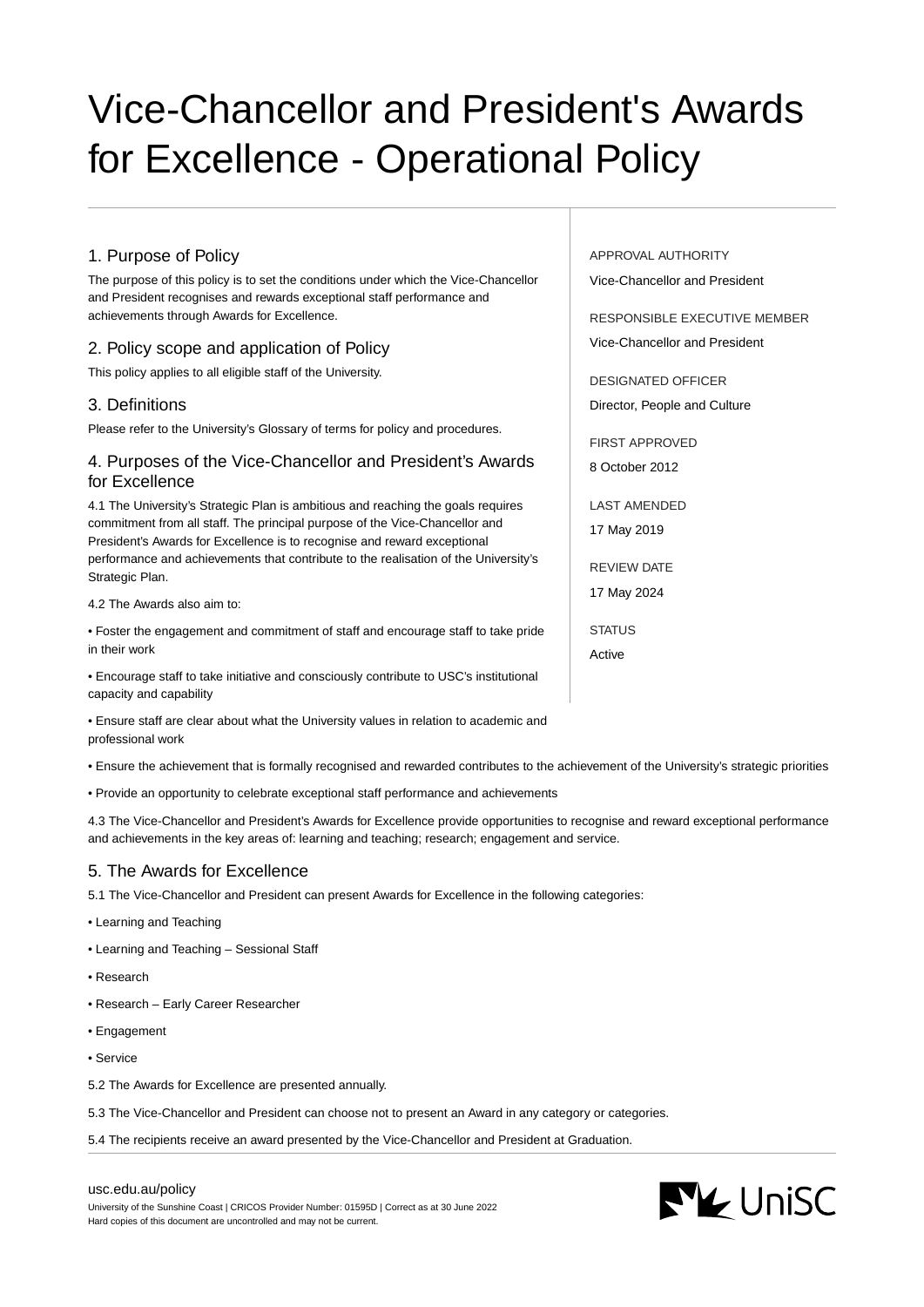5.5 The Vice-Chancellor and President announces the recipients of the Awards for Excellence to the University community.

## 6. Eligibility

6.1 To be eligible to receive an Award for Excellence in Learning and Teaching or Research or Engagement or Service, a staff member will have:

• a current full-time or fractional appointment; and

• been employed continuously by the University for at least two years by the end of the year in which the Award is to be presented

6.2 To be eligible to receive an Award for Excellence in Sessional Teaching, a staff member will have:

• a current sessional appointment on the date of the commencement of the process to determine the Awards for Excellence for that year; and

• been employed for at least four teaching periods by the end of the year in which the Award for Excellence is to be presented.

6.3 To be eligible to receive an Award for Excellence - Early Career Researcher, a staff member will have:

• been awarded a PhD or equivalent research doctorate within the five-year period prior to the commencement of the process to determine the Award for that year. (A staff member who was awarded a PhD within the last eight years may be eligible if their academic career has been significantly interrupted);

• a current full-time or fractional appointment; and

• been employed continuously by the University for at least two years by the end of the year in which the Award is to be presented.

6.4 A team of staff can receive an Award for Excellence where all members of the team have contributed equitably to the success of the team and the achievements for which the Award is presented.

6.5 Members of University Executive and the University's Senior Staff Forum are not eligible for Awards for Excellence. Neither are staff acting in any of these positions eligible for nomination for their performance and achievements while acting in the position.

6.6 Staff who have received an Award for Excellence are not eligible to receive another Award in the same category within three years of receipt of the last Award.

#### 7. Recommendations

7.1 An Advisory Committee is established to determine the recommendation to the Vice-Chancellor and President for each Award for Excellence.

• For the Awards for Excellence in Learning and Teaching, the recommendations are made by the Deputy Vice-Chancellor (Academic)

- For the Awards for Excellence in Research, the recommendations are made by the Deputy Vice-Chancellor (Research and Innovation)
- For the Award for Excellence in Engagement, the recommendation is made by the Pro Vice-Chancellor (Engagement)
- For the Award for Excellence in Service, the recommendation is made by the Chief Operating Officer

7.2 In determining the recommendations to the Vice-Chancellor and President, each Advisory Committee takes into account achievement relative to opportunity. For example, exceptional performance and achievement for a Level A academic is different from exceptional performance and achievement for a Level C or a Level E academic, as is exceptional performance and achievement for a professional Level 5 compared to that of a professional Level 8 or 10.

7.3 Recommendations for each Award are made to the Vice-Chancellor and President.

7.4 The Vice-Chancellor and President determines the recipients of the Awards and can approve or not approve any recommendation for an Award.

7.5 The Vice-Chancellor and President's decision is final.

**FND**